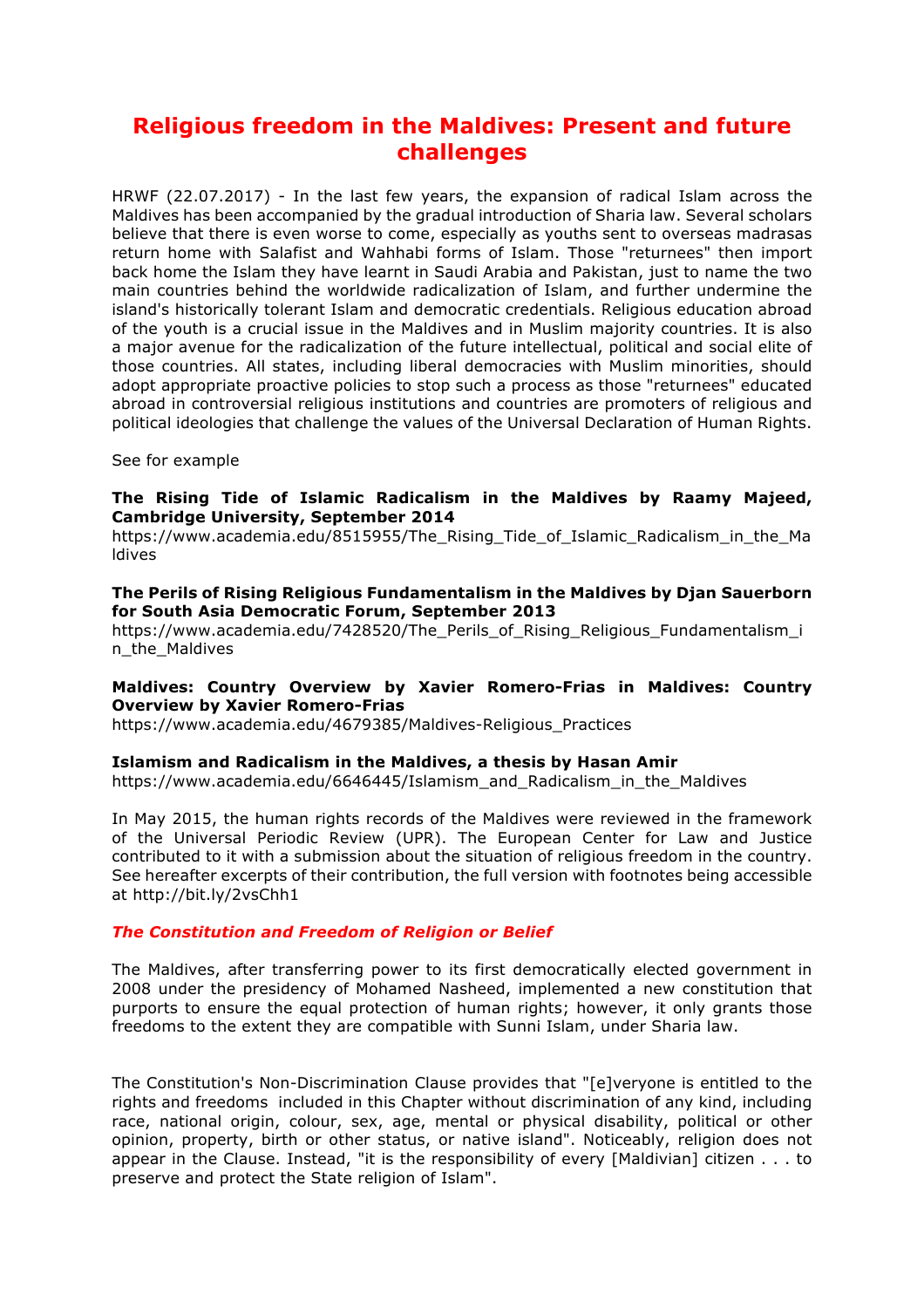Thus, there is no freedom of religion or religious expression in the Maldives as the Constitution forbids the practice of any religion other than Islam. Only Muslims are granted citizenship, while formerly-Muslim religious converts are punished by revocation of citizenship. Therefore, it is unlikely that the Maldives is making any effort to work towards religious freedom for non-Muslims because Islam, as the official religion, holds both religious and political power. "Islam is so intertwined with politics in the Maldives that it is the only country in the world where it is illegal [for citizens] to be anything other than a Muslim".

The Maldivian Constitution stipulates that "a non-Muslim may not become a citizen of the Maldives". Additionally, the Maldivian government has incorporated an aspect of Sharia law into its legal system which provides that "citizens who convert to another religion can have their citizenship revoked" or be sentenced to death.

## *Protection of Religious Unity Act*

The Protection of Religious Unity Act of 1994 maintains that "both the government and the citizens of the country must protect the religious unity that they have created". Despite the 2010 Working Group's "grave concern" for religious freedom under the religious unity regulations, which enforce the Religious Unity Act, the Maldivian government ratified and published the new draft of the regulations in 2011. The religious unity regulations of the Act make it "illegal in the Maldives to propagate any faith other than Islam or to engage in any effort to convert anyone to any religion other than Islam". It is also illegal to publically carry or display non-Islamic religious books and writings, and is illegal to translate non-Islamic religious writings into Dhivehi, the Maldivian language. Only the following remain exempt: "articles that disseminate information about various disciplines, intellectual studies carried out, comparative studies between Islam and other religions, description of sayings and expressions about Islam by people of other religions, and dissemination of Muslim expressions on other religions".

Further, it is "illegal to display in public any symbols or slogans belonging to any religion other than Islam, or creating interest in such articles". This regulation-in addition to the Regulation on the Protection of Religious Unity forbidding the media from publicising material that "humiliates Allah or his prophets or the holy Quran or the Sunnah of the Prophet (Mohamed) or the Islamic faith"-authorised the Maldivian Ministry of Islamic Affairs to block eight websites in 2008 and 2009 "for allegedly publishing anti-Islamic and pro-Christianity content in [] Dhivehi [language]".

In November 2011, the Ministry of Islamic Affairs also banned a controversial blog written by Ismail 'Hilath' Rasheed, a Maldivian freelance journalist and religious freedom campaigner. Rasheed spoke against the Maldivian Constitution's proscription against Islamic schools outside the "Sunni school of Islam". Rasheed's blog was banned for containing anti-Islamic statements. In a statement defending his blog's Islamic character, Rasheed stated, "I am a Sufi Muslim and there is nothing on my website that contradicts Sufi Islam".

#### *Apostasy Law*

A major concern to the country is the Islamists' rising influence. In addition to the constitutional provisions granting equal protection of human rights only to the extent they are compatible with Islam, there has also been talk about fully integrating and implementing Sharia law in the country. Even under current law, however, aspects of Sharia are incorporated into the legal system. For example, starting at age seven, apostasy is punishable by death.